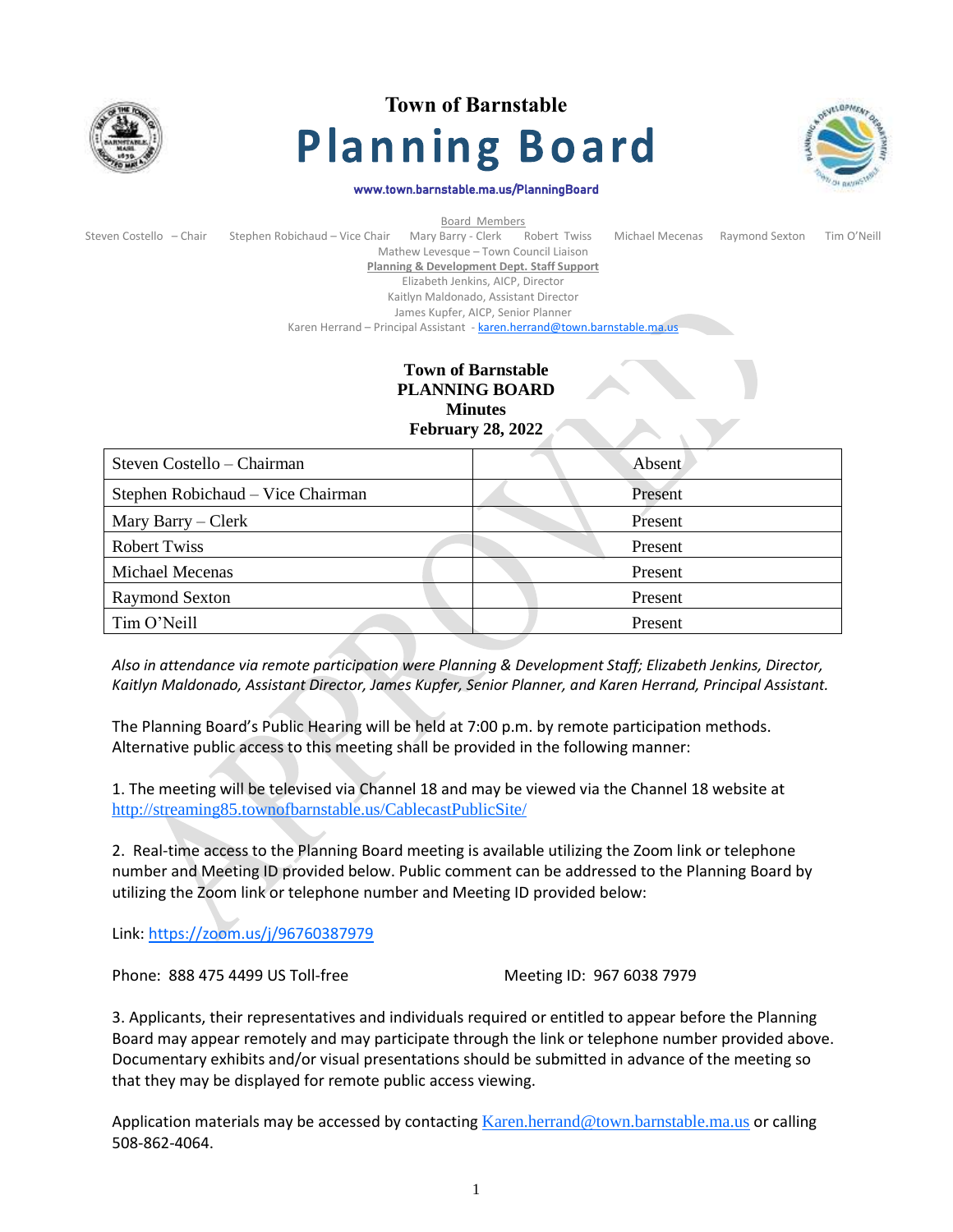#### **Call to Order** Introduction of Board Members and Staff Members

**Vice Chair Stephen Robichaud will be acting Chair for this meeting, as Chair Steven Costello is out.**

**Attendance Roll Call Stephen Robichaud Mary Barry Bob Twiss Michael Mecenas Ray Sexton Tim O'Neill**

**Notice of Recording** This meeting is being recorded and broadcast on Channel 18 and in accordance with MGL Chapter 30A §20. The Chair must inquire whether anyone else is taping this meeting and to please make their presence known.

### **Public Comment**

**Vice Chair Stephen Robichaud opens up for any general public comment - None**.

### **Approval Not Required:**

**Holian Family Realty Trust** have submitted an Approval Not Required plan entitled: "Plan Showing Lot Division at 250 Windswept Way Barnstable (Oyster Harbors) MA" dated January 12, 2022, prepared and stamped by Richard R. L'Heureux of CapeSurv*. Continued from February 14, 2022* (Majority of Full Board)

Richard L'Heurex of CapeSurv in attendance. He gives an explanation, 4 acres into 2. Lots meet shape factor requirements and frontage.

**Vice Chair Stephen Robichaud entertains a motion to approve, moved by Ray Sexton to endorse the plan entitled "Plan Showing Lot Division at 250 Windswept Way, Barnstable (Oyster Harbors) MA" prepared for Holian Family Realty Trust, drawn and stamped by Richard R. L'Heurex, P.L.S. of CapeSurv dated January 12, 2022, as an Approval Not Required Plan, seconded by Mary Barry, Roll Call Vote:**

**Mary Barry - aye Bob Twiss - aye Michael Mecenas - aye Ray Sexton - aye Tim O'Neill - aye Stephen Robichaud - aye**

Kevin Hollian thanks the Board.

#### **Zoning Amendments:**

**Zoning Amendment TC Item No. 2022-034** - Proposal to amend the Town of Barnstable Zoning Ordinance by amending the code of the Town of Barnstable, Part I, General Ordinances, Chapter 240 Zoning by expanding the Ground-Mounted Solar Photovoltaic Overlay District to include the property located at 810 Wakeby Road, Marstons Mills (Assessors' Map 013 Parcels 004, 005, 052) and by requiring a Special Permit for large-scale ground-mounted solar photovoltaic installations located within any residential district located within the overlay district. – *continued from November 8, 2021, December 13, 2021, January 10, 2022, and February 14, 2022*

(Public Hearing) (Majority of members present and voting for recommendation to Town Council)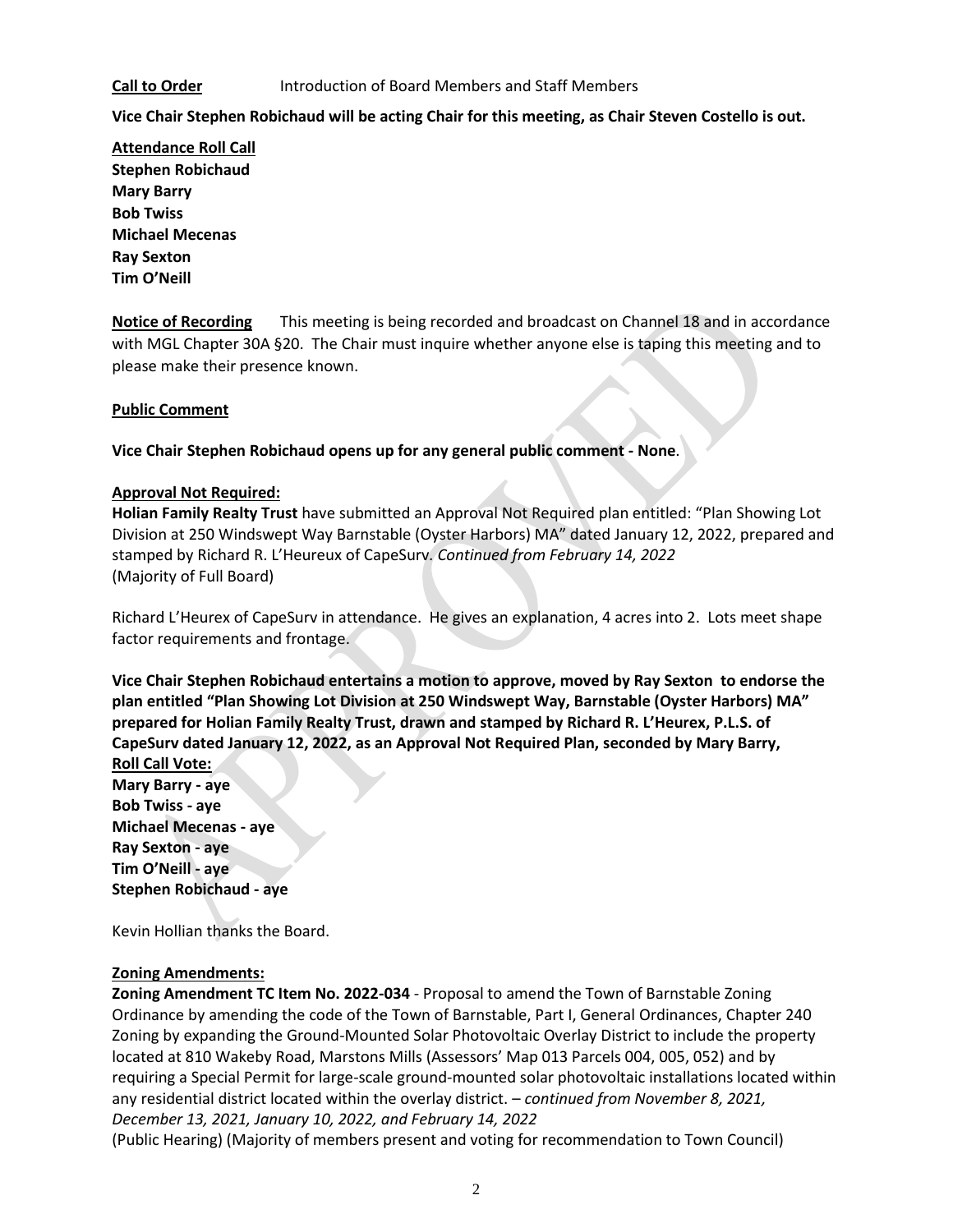Vice Chair Stephen Robichaud suggests continue to next meeting, not a full Board tonight.

Jim Kupfer gives an update – seek peer review engineer specific for battery storage. Staff did reach out to a number of groups around the state and other municipalities, Medway Mass has similar issues, has provided a lot of insight. They are reviewing their ordinance as well. Best practices, attended one of their workshps at Medway's Planning Board. Engineering service how to assist us. They are currently drafting up a scope that may be available at the next meeting. No updates to the ordinance itself at present.

Vice Chair Stephen Robichaud asks about Town Council and approval process. Also, would like to learn more on battery issues.

Jim Kupfer replies, depends on how the research and guidance will be, about a 6 month process with the entity we have been dealing with, his guess is probably a bit more.

Mary Barry asks about and with regards to the review going forward to Town Council.

Elizabeth Jenkins replies the issue trying to moderate is if we are going to obtain outside counsel at this point. Would need a funding source and appropriation, would need at this point and absorb this cost. We would be looking for a special appropriation – could start through Town Council with Liaison Matt Levesque.

### **Vice Chair Stephen Robichaud asks for any public comment. None.**

Ray Sexton, thanks Anne Salas for all the information she has sent to the Board. To clarify to consider a proposed amendment to our zoning ordinance, developing, guidelines?

Elizabeth Jenkins, developing the guidelines, we have on the books a zoning ordinance to regulate large scale solar. Done work updating in response to Cape Cod Commission (CCC) ordinance and other documents, guiding. Looking nationwide, we are looking to develop guidelines on battery storage and relationship to public safety and environmental resources.

Ray Sexton, a dual effort under one. Forging ahead to address both. Will deal as one package. Just to clarify as one mind, have the ordinance, but do something different for Wakeby Road.

Tim O'Neill, has a lot of concerns revolving around the battery issues. Expertise of outside will be very beneficial to the Board to understand how it will effect this or any other solar array in the town. Hard to look at Wakeby Road and differentiate with the ordinance also at hand. A lot of unique and specific concerns with this property. Need to discuss and open to pass what we have here without the battery storage.

Vice Chair Stephen Robichaud – not really convinced. Understands state has requirements for battery storage, doesn't think should influence this ordinance. Battery is uncharted territory for the Town. Would like to go through the process – not comfortable in a residential zone. Within the past decade 20 to 25 projects that have been done, Provincetown project, solar array projects are viable without battery storage. Thinks 810 Wakeby Road should be included so long as battery storage is prohibited.

Jim Kupfer if continue to next meeting, he is happy to sit down and go over the ordinance with him/talk it through with any Board member.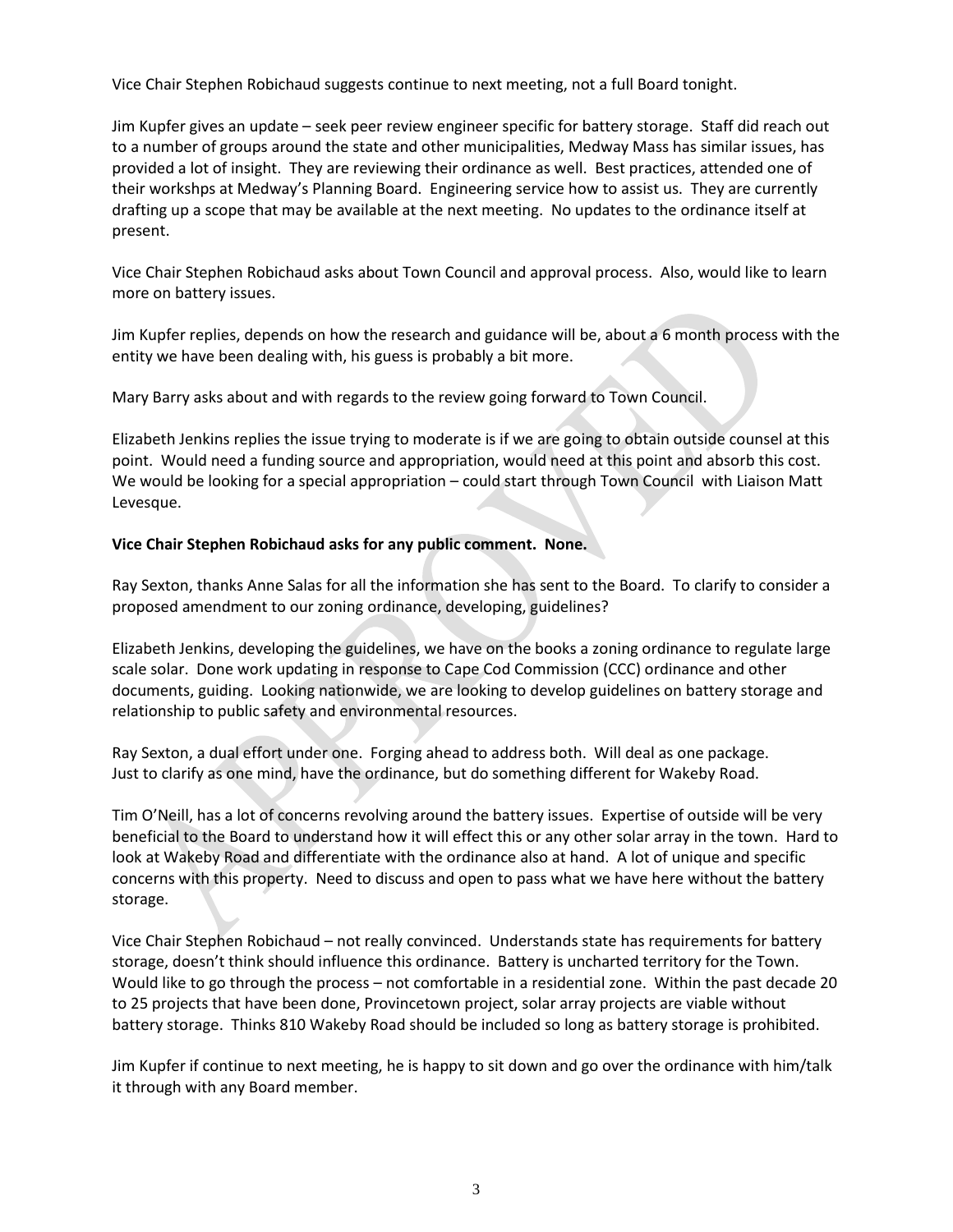**Vice Chair Stephen Robichaud entertains a motion to continue, moved by Bob Twiss to continue Zoning Amendment TC Item No. 2022-034 to March 14, 2022, Planning Board meeting at 7:00 p.m., seconded by Mary Barry, Roll Call Vote: Mary Barry - aye Bob Twiss - aye Michael Mecenas - aye Ray Sexton - aye Tim O'Neill - aye Stephen Robichaud - aye**

#### **Staff Updates**

Local Comprehensive Plan

Elizabeth Jenkins informs – application date closes tomorrow, March 1, 2022. Can be found online at Planning & Development website, return to LCP or in person to Town Manager's office. Will have reviewed and will provide additional information in the coming days.

Vice Chair Stephen Robichaud asks if it follows the same procedure as a Board?

Elizabeth Jenkins replies, not a full Committee that is reviewing so we will follow the process that was transmitted to Town Council. To make videos publicized and available. Appointments Committee will be talking about some questions at their upcoming meeting. Staff is working through the logistics and will provide updates.

### **Matters Not Reasonably Anticipated by the Chair**

**Correspondence** Chapter 91 Notice – Ahern – 421 Main St., Osterville - float

**Approval of Minutes** February 14, 2022, draft minutes

**Vice Chair Stephen Robichaud entertains a motion to approve the draft minutes of Feb. 14, 2022, moved by Mary Barry, seconded by Ray Sexton,**

**Roll Call Vote: Mary Barry - aye Bob Twiss - aye Michael Mecenas - aye Ray Sexton - aye Tim O'Neill - aye Stephen Robichaud - aye**

**Future Meetings:** March  $14^{th}$ , and March 28, 2022,  $\omega$  7:00 p.m.

**Adjournment** 

**Vice Chair Stephen Robichaud entertains a motion to adjourn, moved by Mary Barry, seconded by Ray Sexton**, **Roll call Vote: Mary Barry - aye Bob Twiss - aye Michael Mecenas - aye**